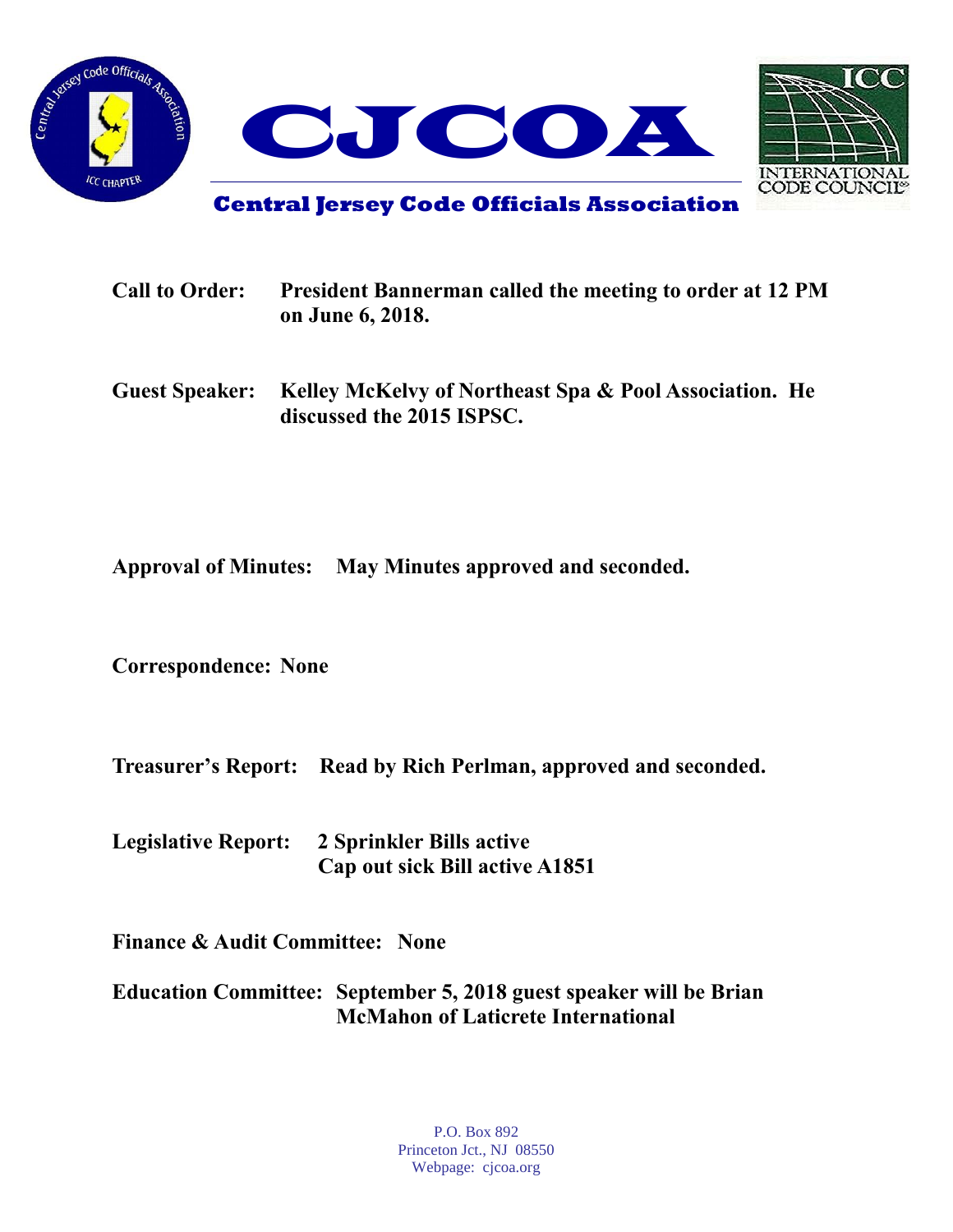**Membership Committee: 102 Members**

**15 Life Members**

**By-Laws Committee: No Report**

**Historical Committee: No Report**

## **Good & Welfare Committee: John Fielder thanked the organization for the gift card**

**Public Relations: No Report**

**Code Change Committee:**

- **Building: No Report**
- **Electric: 2017 NEC – Arc Fault the entire house 2020 NEC second draft by the end of August**

**Plumbing: No Report**

**Fire: UFC updated / IFC moving to 2015**

**Nominating Committee: No Report**

**Scholarship Committee: No Report**

P.O. Box 892 Princeton Jct., NJ 08550 Webpage: cjcoa.org